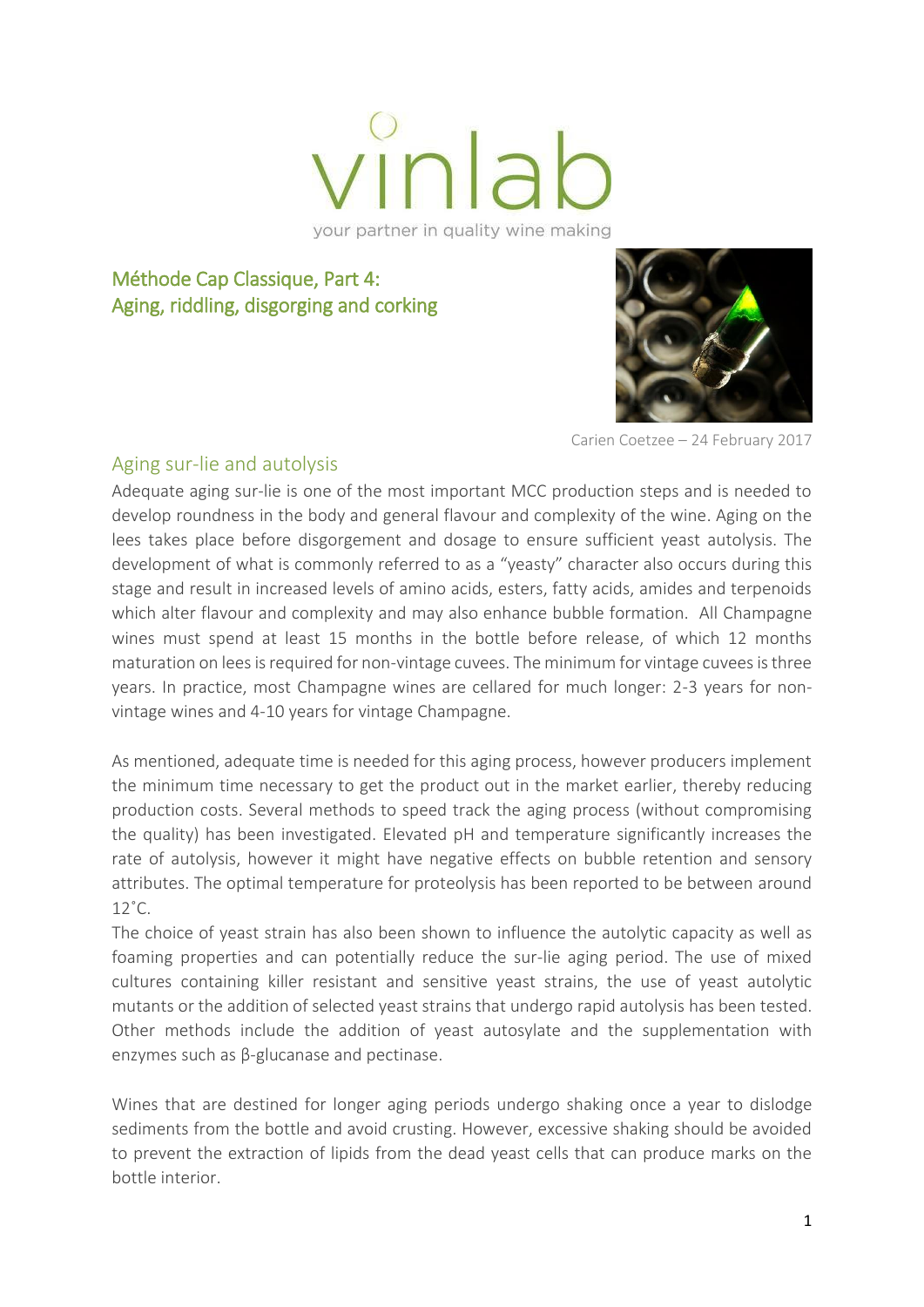### Riddling (remuage)

After sufficient aging, the riddling process can commence by which gravity conveys the sediment to the neck of the bottle. Proper riddling causes the heavy particles to ride over and bring down the lighter more flocculant particles to the neck of the bottle. The sediment collected during riddling consists of yeast cells, protein material, tartrate deposits and riddling aids. The longer the sur-lie, the more homogenous the sediment will be and less separation of the insoluble particles will take place. In other words, wines that have spent longer periods on the lees are usually easier to riddle. Other factors that affect successful riddling includes yeast strain, sediment volume, fermentation rate, storing conditions, riddling aids and riddling method.

Before the start of the riddling process, the bottles are usually shaken by hand or machine to dislodge the particles. A resting period will then allow for the sediment to settle. Riddling performed at around 18°C (vs a colder temperature) is optimal for efficient riddling. It is important to minimize air movement/currents in the riddling area due to the induction of convection currents in the bottle which can complicate the riddling process.

Riddling may either be performed by hand or automatically. Hand-riddling involves the placement of the bottles onto an A-frame (Figure 1) and is said to have three phases: The bottles are first rotated, then oscillated and finally tilted slightly. This process is repeated daily and may take up to 3 months depending on the nature of the wine and the skill of the remuer.



Figure 1. An A-frame used for hand-riddling

In modern winemaking, automated riddling machines are mainly used. A gyropallete (Figure 2), that consists of a pallet basket that holds 504 bottles, are generally used. The basket can shift in all directions, up and down as well as from side to side and stop abruptly. These techniques reduce the riddling time significantly to about 4 days. You also get a rocker system that consists of a metal frame rotated on a pivot. These systems are computerized and can operate different baskets using different regimes.

These type of automated systems have many benefits such as cost savings and the fact that you do not need a skilled remuer to perform the riddling. The floor space of the automized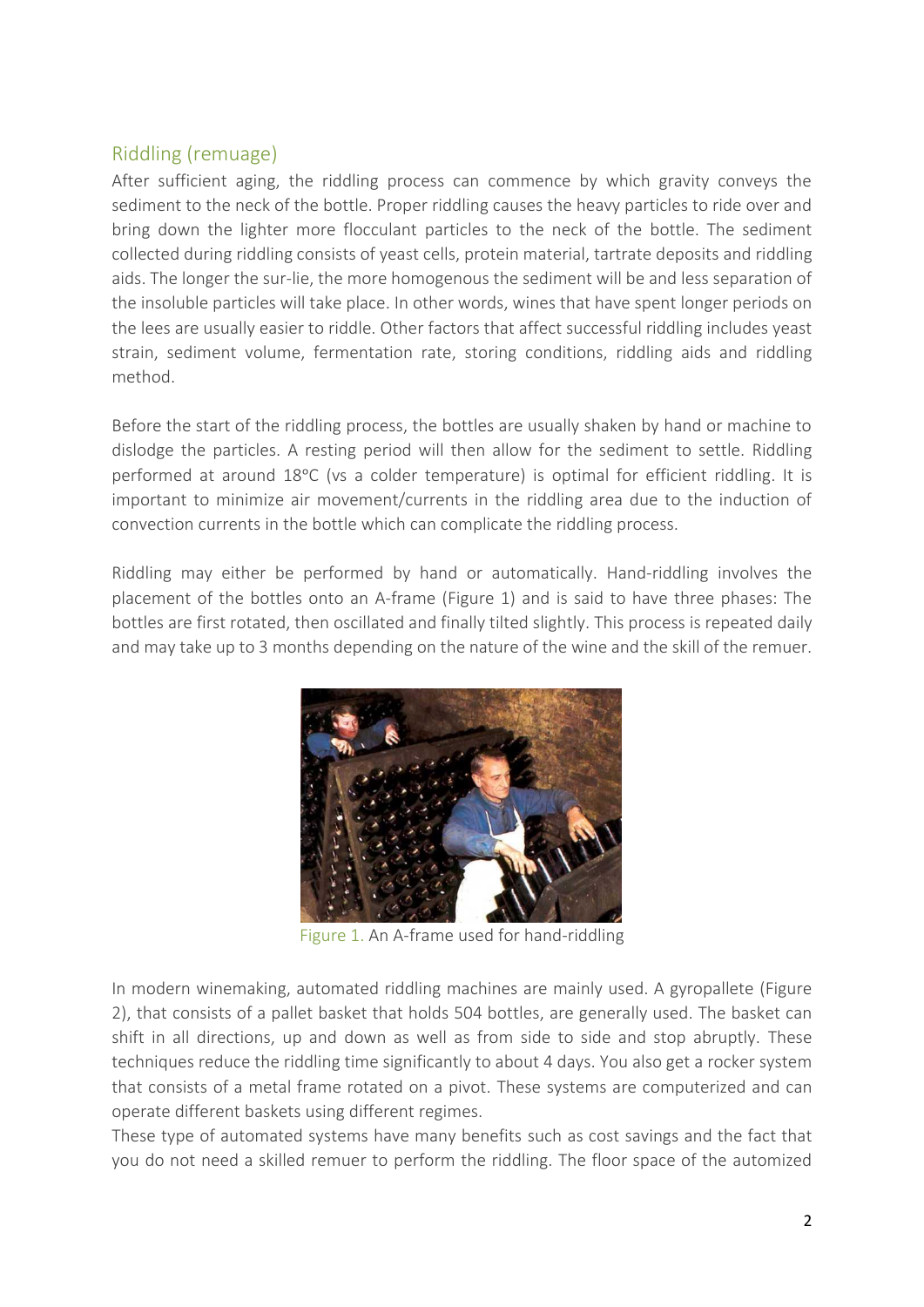system is also significantly less than what is needed for A-frames. However, in general, hand riddling is believed to still be the most effective riddling action and even big producers still make use of hand riddling for difficult wines and unusual bottle shapes. The act of hand riddling also adds a certain romanticism to the product which attracts consumers.



Figure 2. Gyropallets used for automated riddling

Scientists have experimented with a recent promising innovation that involves magnetized yeasts for accelerated fermentation and yeast removal. This new method could reduce production time and costs by removing the need for riddling, specialized equipment and the freezing in glycol.

## Disgorging (dégorgement)

Disgorging is the removal of the sediment from the bottle. Disgorging should be done at lower temperatures (4-10 $^{\circ}$ C) to reduce CO<sub>2</sub> loss and correct disgorging should not decrease the pressure by more than 2 bar and volume loss is normally about 2%.

While still sur point (upside down), the chilled bottles are placed into a brine of calcium chloride or a glycol solution with a temperature of -25°C (be sure to rinse off any glycol/brine before disgorging). This will cause the sediment to freeze together with a small portion of the wine located in the bottle neck, creating an ice plug. The amount of liquid frozen should be kept to a minimum to avoid disgorging problems.

After the freezing of the neck, the bottles are rapidly placed neck up after which the crown cap is removed. The release of pressure will eject the ice plug. This is where the use of a bedule (*[MCC Part 3](http://vinlab.com/methode-cap-classique-part-3-from-the-end-of-primary-fermentation-to-preparation-and-commence-of-secondary-fermentation/)*) is of great value to ensure that the yeast plug will be ejected uniformly.

The dégorgement process (whether by hand or automated) should be evaluated carefully. After the removal of the frozen plug, the wine should be inspected for off-odours and to ensure that all the sediment was successfully removed. Re-fermentation may occur in bottles that has not been disgorged properly.

### Dosage (liquer d'expédition) and corking

Dosage is added to the wine before corking to improve the final taste of the wine or to achieve a certain characteristic or style. Each producer has their own recipe for the dosage while zerodosage (no added sugar) is becoming more popular. There is no standard recipe for the dosage,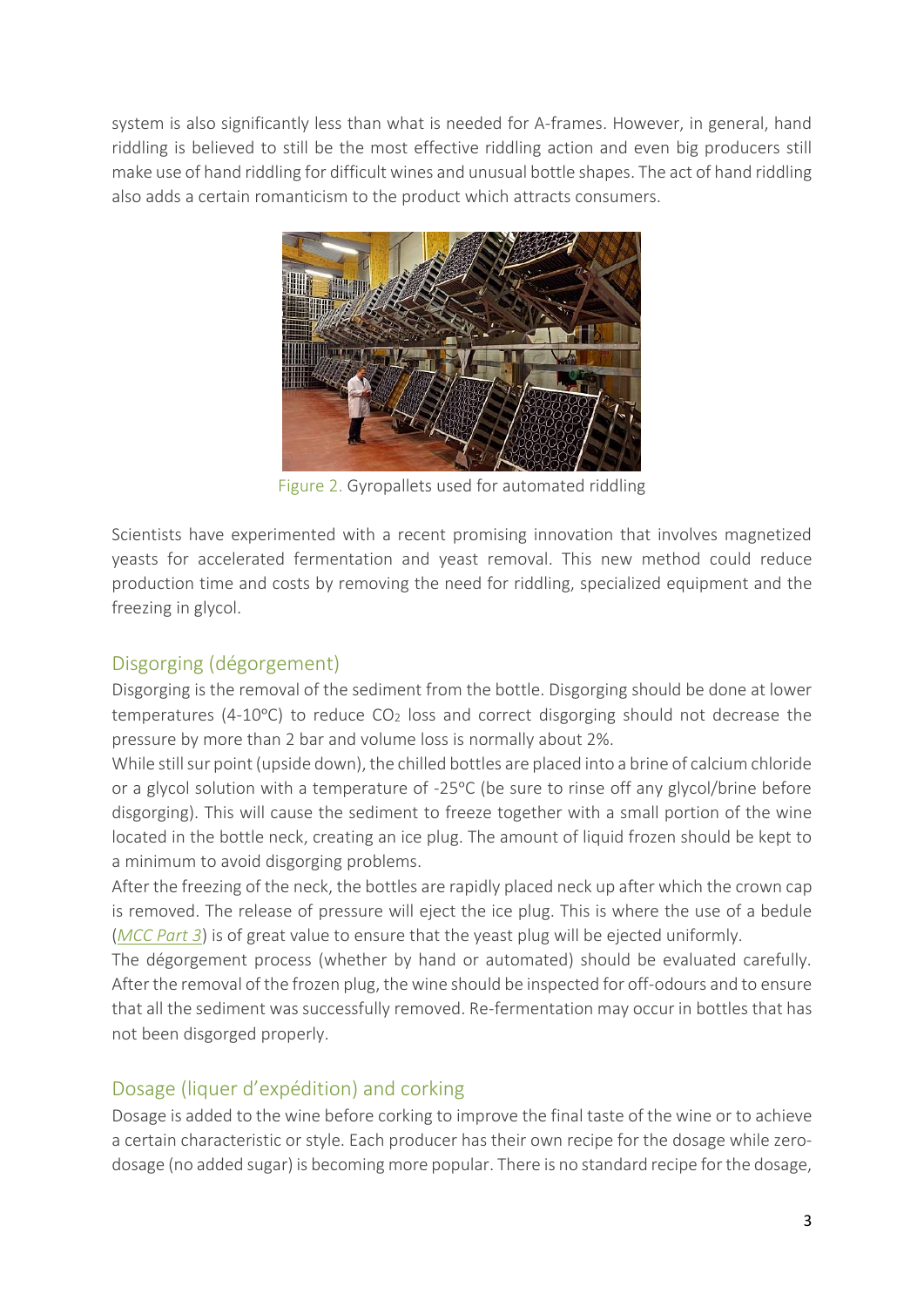however mostly it consists of one or more of the following: wine, sugar, brandy (now illegal in Champagne), sulphur dioxide, ascorbic acid, citric acid, tannins, copper sulphate and stabilization aids. The concentrations of the additives may be customized to the producer's needs. Some recommendations can be found in the *[Vinlab manual](https://payhip.com/vinlab)* on page 139.

Sugar is added for the purpose of balancing the acidity, masking astringency-bitterness and slightly modifying flavour. The presence of carbon dioxide may also influence the perception of sweetness, thus necessitating the addition of some sugar in most cases. It has been suggested that the natural hydrolysis of a 10 g/L sucrose addition to a still wine (pH 3-3.4), devoid of invertase activity, will take 2.5-5.5 months.

The amount of sugar in the final wine will depend on required wine style. The various categories as well as useful dosage calculations can also be found in the *[Vinlab manual](https://payhip.com/vinlab)*. A 600- 750 g/L sugar solution is prepared by dissolving sugar in wine, and/or sometimes water (if water is used it should be deionised to ensure it is free of haze forming metals). The use of wine in the dosage is preferred as it limits the attenuations of wine character. The topping wine used may be wine made from the press fractions, wines from younger vintages, older sparkling wines in the cellar or oaked/unoaked still wines (usually Chardonnay). Red wine can be used to brighten and adjust the colour of rosé MCC, while oak aged wines can be used to add depth and complexity.

In years when the alcohol content of the wine is low, brandy can be added to the dosage, however the use of brandy is known to have dramatic effects on the MCC aroma composition. Dosage trials should be performed to determine the ideal concentration of brandy to add. The addition of ascorbic acid should always be in conjunction with sulphur dioxide, however some studies suggest that this addition should only be done for certain cultivars. Citric acid can be added to increase the freshness of older wines.

The dosage should be sterile filtered and brilliantly clear to eliminate any risk of refermentation and to reduce gushing (spontaneous and eruptive overfoaming) during filling. The bottles, dosage and topping wine should preferably be at the same (low) temperature to ensure the correct volume and to reduce gushing. Bottles need to be physically mixed after dosage as the dosage has a higher specific gravity than the wine and will settle if not mixed. Many producers will also allow a period of up to 6 months for the dosage and the wine to "marry" prior to release.

The use of quality glass and corks is important for obvious reasons, however, in the case of MCC it is even more critical due to the effect thereof on gushing. Particulate matter in the form of cork dust, fibers, particles from packaging material, particles from the wine or dosage itself (bitartrate crystals and sediment) can cause gushing. The glass bottle itself can also contain imperfections on the inside surface thereby contributing to gushing. Wine constituents like tannins can also add to the gushing effect and the reduction thereof in rosé MCC will help alleviate the problem.

Dissolved gasses within the wine can also be an important contributing factor to gushing. Nitrogen and air have low solubility when under pressure thus causing the gushing effect when opening the bottle. Sparging with nitrogen is thus not advised when producing MCC. Excessive carbon dioxide concentrations and insufficient chilling (lower temperatures leads to higher solubility) will also result in gushing.